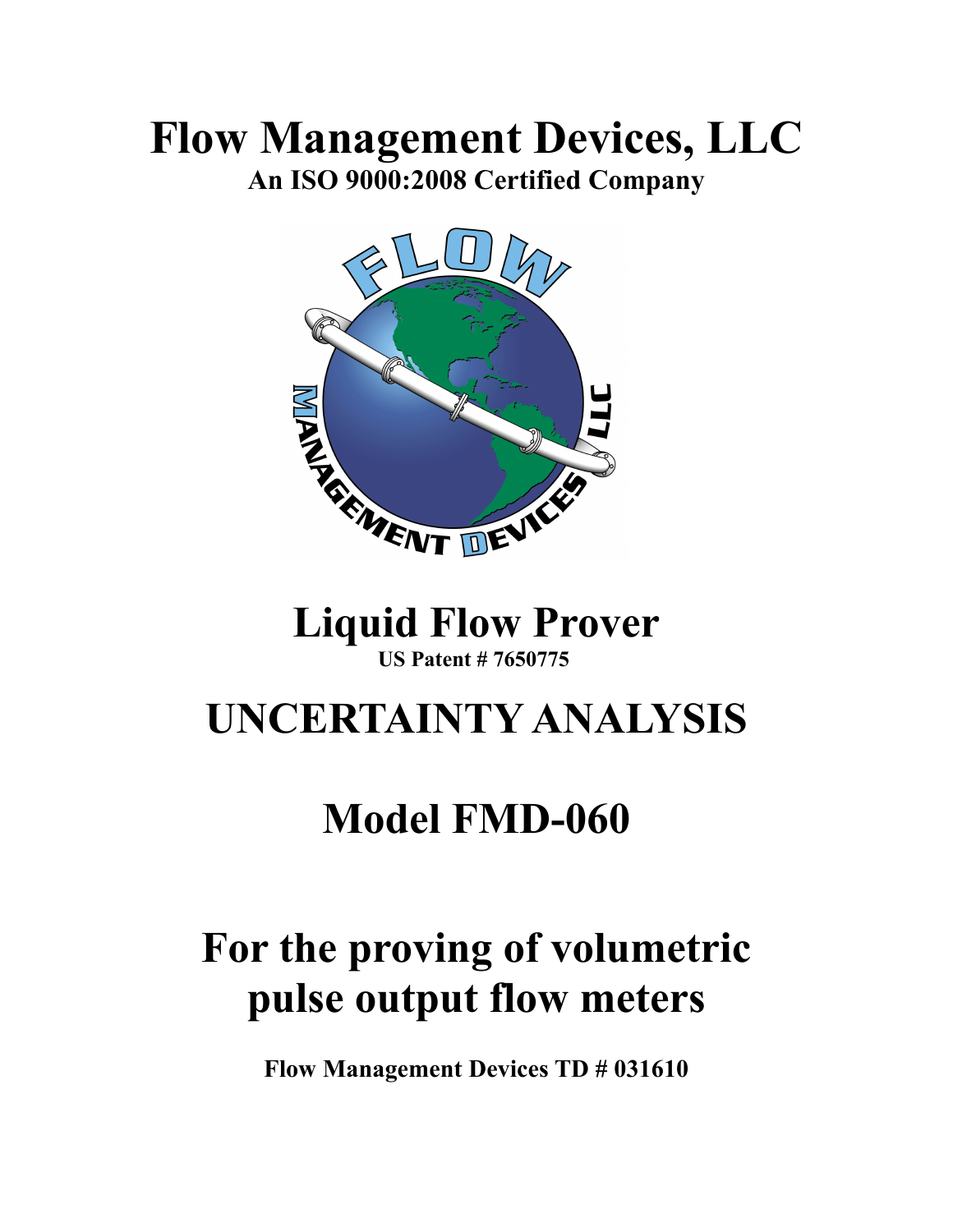### **INTRODUCTION**

The following uncertainty analysis have been performed in based on the NIST (TN1297)

Uncertainty types

- a) Type A or Random uncertainties
- b) Type B or Systematic uncertainties

Uncertainty describes the tolerance or resolution of measurements taken with an instrument. The total uncertainty of an instrument consists of both systematic uncertainty and random uncertainty. The systematic uncertainty is determined both by experience and comparison to other systems. Random uncertainty must be determined by experiment on a specific piece of equipment. Systematic uncertainties in the FLOW MANAGEMENT DEVICES flow prover result from the prover volume calibration, as well as from uncertainties associated with operating the system to prove flow meters. While both prover volume calibration and operation incur systematic uncertainties and random uncertainties, the systematic uncertainty of the prover during operation must include the random uncertainties of the gravimetric calibration. Because of the nature of the reliability of previous measurement data, experience, manufacturer's specifications, and calibration data, this paper is using the triangular method rather than the rectangular method of evaluation of the systematic uncertainties. Random uncertainties during operation will vary greatly depending upon flow rate, fluid, and the type and size of flow meter being proved. These random uncertainties, under a particular set of operating conditions, add to the uncertainty. It is outside the scope of this paper to include all possible variations of these circumstances.

This analysis has been performed in two parts:

Part 1. Uncertainty of calibration by gravimetric method

Part 2. Systematic Uncertainty of flow meter calibration

**Note: The symbols used in the following equations have been used for simplicity, and are not necessarily the same symbols used in the equations in API Manual of Petroleum Measurement Standards Chapter 4 Section 9 Part 4.**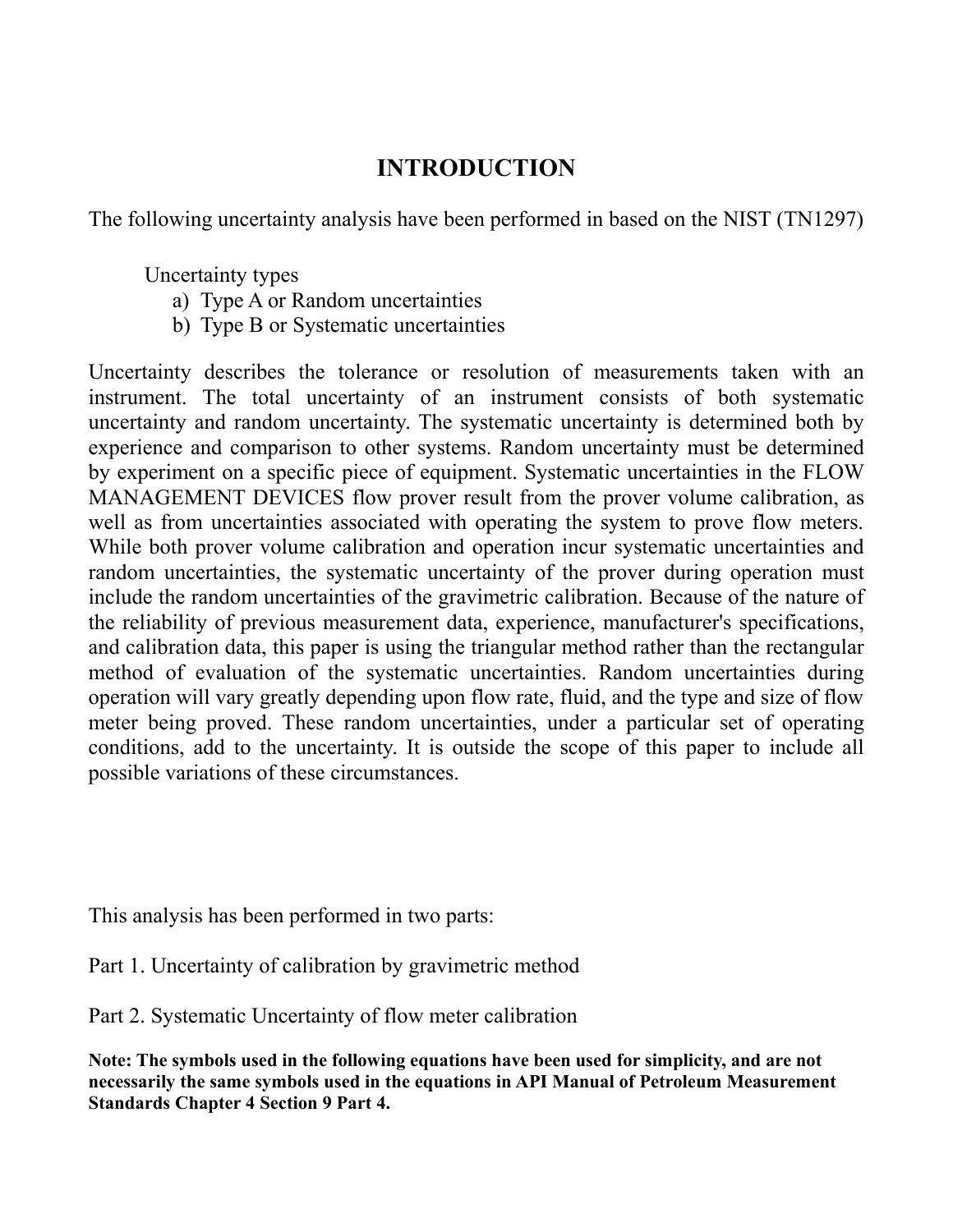#### **UNCERTAINTY OF CALIBRATION BY GRAVIMETRIC METHOD**

#### **Volumetric Calibration Details**

For this analysis, an FMD-060 prover is used with a cylinder bore of 20.501 with and a displaced volume of 151.416 liters between optical detectors. An automatic solenoid operated water draw apparatus is used for dispensing the water into the catch container on the electronic weigh scale. De-ionized water is collected between the two optical detectors, providing an apparent mass of approximately 94664 grams. With all measurements and calculations conforming to the appropriate API Manuals of Measurement Standards, an equivalent volume of 151416.712 milliliters is calculated for the prover from the mass measurement. Five draws were taken and averaged to determine a base volume constant for the prover.

#### **System Equation for Calibration by Gravimetric Method**

The equation for the mass of water,  $M_t$ , in grams collected in the weigh tank is given by:

$$
M_t = W_a * \{1 + \rho_a[(1/\rho_w) - (1/7.84)]\}
$$

| Where: Wa      | $=$          | Weight of water collected in the weigh tank, in grams                          |
|----------------|--------------|--------------------------------------------------------------------------------|
| $\mathsf{p}_a$ | $=$          | Density of air during the weighing, in grams per cc                            |
| 7.84           | $\alpha = 1$ | Density of the mass standards used for calibration of the weigh scales         |
|                |              | (If mass standard density other than 7.84, use correct density in calculation) |
| <b>Dw</b>      | $=$          | Density of water in weigh tank in grams per cc.                                |

Equation for the base volume,  $V_b$ , between the detectors at reference conditions is given by:

$$
V_b = M_t / (\rho_p * C_{psp} * C_{tsp})
$$

| Where: $\rho_{p}$           | $\alpha = 1$              | Density water in the prover at actual temperature and pressure during calibration |
|-----------------------------|---------------------------|-----------------------------------------------------------------------------------|
| $\mathrm{C}_{\text{DSD}}$ = |                           | Correction factors for expansion of prover due to pressure during calibration     |
| $\mathbf{C}$ tsp            | $\mathbf{r} = \mathbf{r}$ | Correction factors for expansion of prover due to temperature during calibration  |

Note: Formulas, coefficients, and explanations of C<sub>psp</sub> and C<sub>tsp</sub> can be found in API 12.2.1

Uncertainties in the terms of these equations comprise the systematic uncertainty of the gravimetric calibration process.

Note: In actual water draw practice, all procedures and operations are performed in strict accordance with all applicable standards, such as API Chapters 4.9.4, 12.1, 12.2.4, 11.4.1, 4.2, 14.6, and complies with the fourth draft revision of ISO/WD 7278-5 (not an ISO standard). The information shown in this paper is for analytic purposes only. For more complete volumetric calibration information on FLOW MANAGEMENT DEVICES flow provers, please refer to applicable API documents, as well as the FLOW MANAGEMENT DEVICES Flow Prover Operation Manual.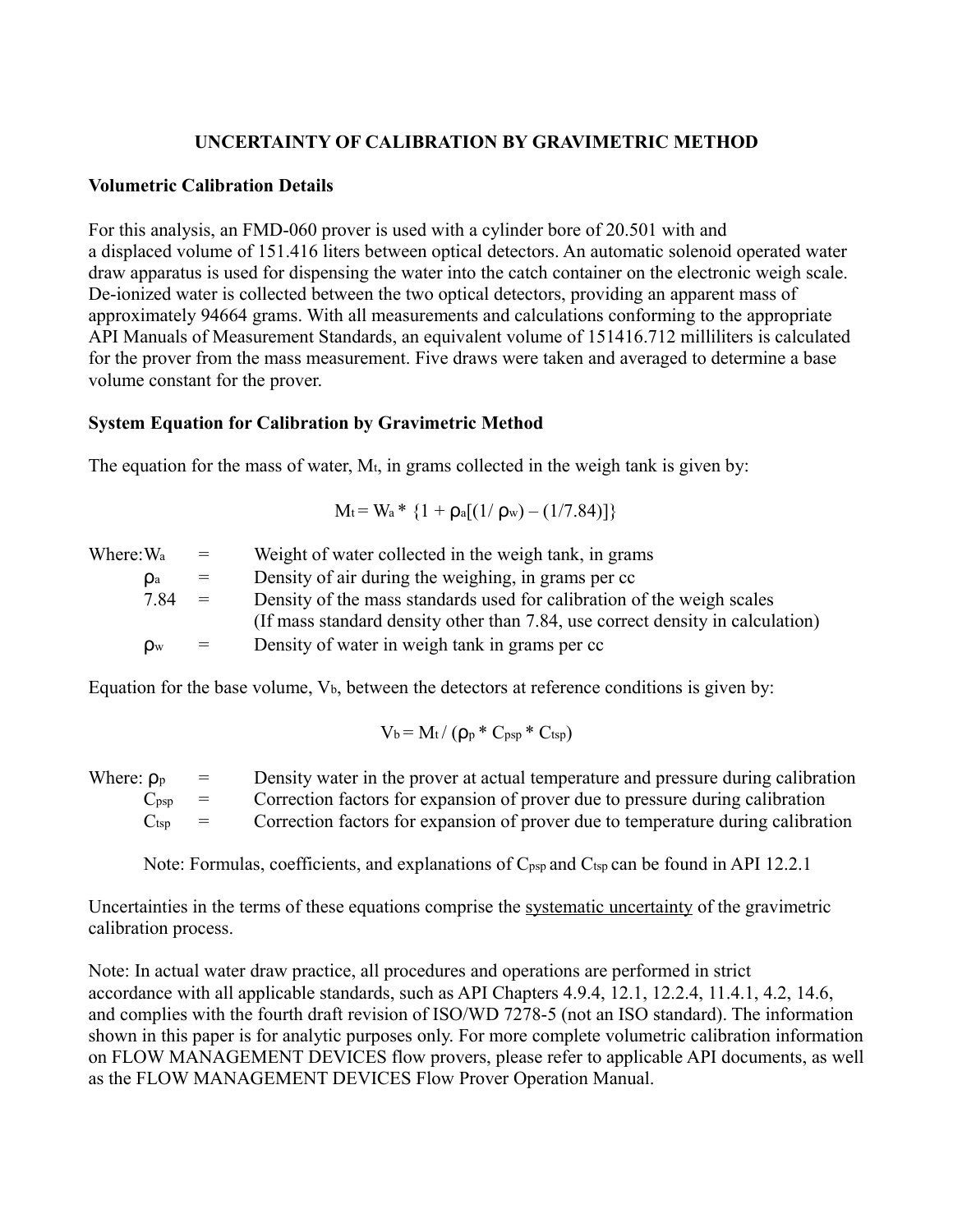#### **Sources of Uncertainty in the equation**

| Wa             | The weight of the water collected = $+/$ 0.00244%, due to the uncertainty of<br>the electronic balance used, and the uncertainty of the test weights used to<br>calibrate the balance.                                                                                                                 |
|----------------|--------------------------------------------------------------------------------------------------------------------------------------------------------------------------------------------------------------------------------------------------------------------------------------------------------|
| $\rho_{\rm w}$ | The density of the water $= +/2.0008\%$ , due to the Patterson Morris density<br>equation with temperature measurement accuracy of 0.1 degree F of the<br>water drawn from the cylinder.                                                                                                               |
| $\mathsf{p}_a$ | The density of the air around the scale, subtracted from the density of water<br>to correct for the buoyancy of water in air = $+/$ 0.173%, due to uncertainty<br>of barometric pressure $(+/- 0.05 \text{ in Hg})$ and temperature $(+/- 0.1 \text{ degree C})$ in<br>the calculation of air density. |
| $T_d$          | Temperature measurement of volume detector mount during calibration with<br>temperature measurement accuracy of 0.1 degree F.                                                                                                                                                                          |
| $T_{p}$        | Temperature measurement of prover flow tube during calibration. Utilizing a<br>temperature measurement accuracy of 0.1 degree F.                                                                                                                                                                       |
| $P_p$          | Pressure measurement of prover flow tube during calibration. Utilizing a<br>measurement accuracy of 0.5 psi.                                                                                                                                                                                           |

#### **Summary of Systematic Uncertainties of Calibration**

| Variable       | Nominal Value     | Error%        | Sensitivity | Sensitivity<br>$*$ Error % |
|----------------|-------------------|---------------|-------------|----------------------------|
| $\rho_w$       | 0.9969938 g/cm3   | $+/- 0.0008$  |             | $+/- 0.0008$               |
| $\mathsf{p}_a$ | $0.001126$ g/cra3 | $-$ /+ 0.173  | 0.0012      | $+/- 0.0002$               |
| W <sub>a</sub> | 151491.541        | $+/- 0.00241$ |             | $+/- 0.00241$              |
| Ta             | $71.8$ deg. $F$   | $+/- 0.0001$  |             | $+/- 0.0001$               |
| $T_{p}$        | 77.4 deg. F       | $+/- 0.0002$  |             | $+/- 0.0002$               |
| $P_p$          | $16.9$ psi        | $+/- 0.0001$  |             | $+/- 0.0001$               |

NOTE 1: Sensitivity indicates the effect a term will have on the prover constant.

NOTE 2: In actual practice, air buoyancy calculations are taken from API 14.6.14.2, and are based on altitude. With insignificant error, this practice simplifies the air density calculation. An uncertainty of up to  $+/- 0.05$  in Hg shown in the above equation could occur due to maximum barometric changes due to local weather conditions, but can be seen from above summary, is very insignificant.

The combined systematic uncertainty is the square root of the sum of the squares of the individual uncertainties.

| <b>Total systematic uncertainty</b> | $= +/- \sqrt{(p_p^2 + p_a^2 + W_a^2 + T_d^2 + T_p^2 + P_p^2)}$ |
|-------------------------------------|----------------------------------------------------------------|
|                                     | $= +/- 0.00256\%$                                              |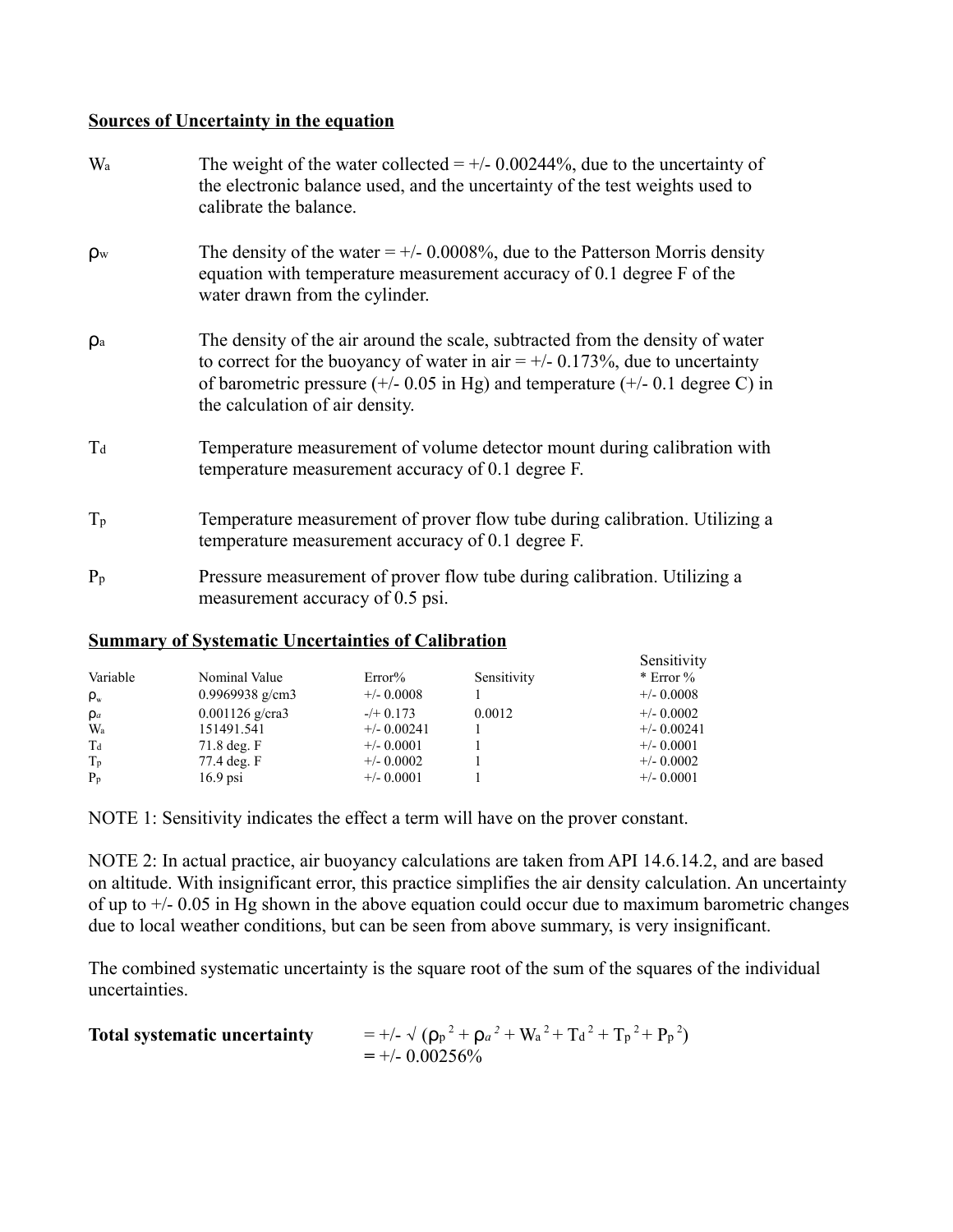#### **Evaluation of Random Uncertainties of Gravimetric Volumetric Calibration**

Random uncertainties for calibration in this analysis are derived from the water draw data for the selected prover. Since these uncertainties are part of the base volume constant, they contribute to the systematic uncertainty of the FLOW MANAGEMENT DEVICES flow prover. Sources of random uncertainty are:

Start/Stop variations in electric control valves, random weighing errors, and random errors in temperature and pressure measurement.

Every flow prover water draw will have slightly different random uncertainties. For this analysis, a FLOW MANAGEMENT DEVICES model FMD-060 serial number 000014 was used to determine the estimated limits of random uncertainty. This is accomplished by taking the mean and standard deviation of the several draws taken during water draw calibration. The limits of uncertainty are calculated to the 95% confidence level. This is accomplished by taking the mean and standard deviation of the several draws taken during water draw calibration. The limits of uncertainty are calculated to the 95% confidence level. The average weight of the draws taken was 151037.825 gm,

and the Standard Deviation of the draws was 3.03530 gm (0.00201%). The estimated limits of random uncertainty at the 95% confidence level (CL) are:

 $CL = +/- t * s$ 

 $= +/- 2.365 * 0.00201%$ 

 $= +/- 0.00475 \%$ 

Where:  $t =$  Students' t for 95% confidence and six degrees of freedom.

s = Sample standard deviation.

This means that we can have 95% confidence that all draws will fall within this band of draw volumes.

#### **Total Estimated Uncertainty of Calibration**

To determine the worse case total uncertainty of the volume constant calibration, we add the systematic uncertainty and the random uncertainty at the 95% level. The result is a figure that represents the estimated limits of variation in the prover's volume constant.

#### **Total Estimated Uncertainty**

 $= +/- (0.00256\% + 0.00475\%)$  $= +/- 0.00731\%$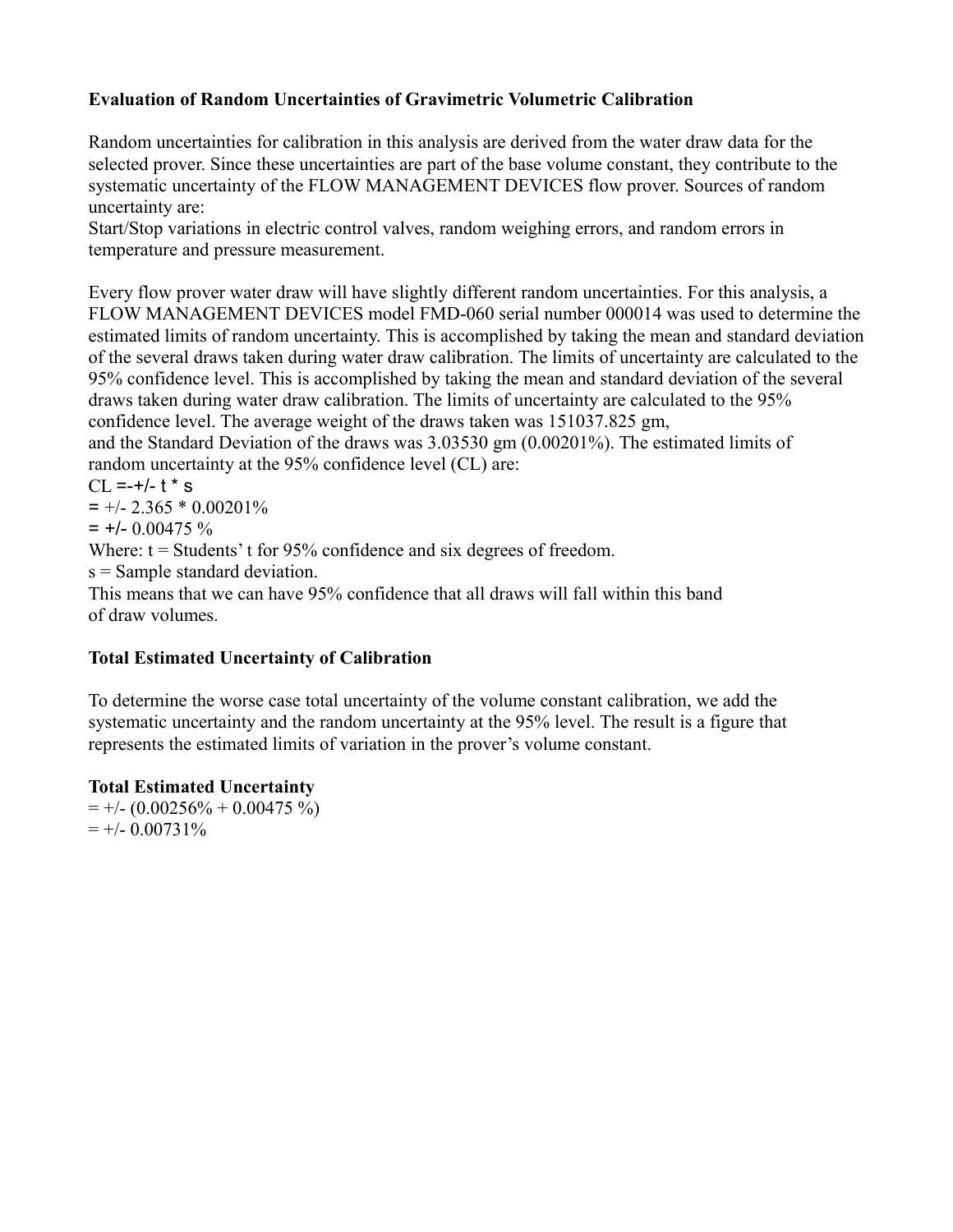### **SYSTEMATIC UNCERTAINTIES OF FLOWMETER CALIBRATION**

During actual proving of flow meters, several additional uncertainties add to the basic uncertainty of water draw calibration. For this analysis, we begin with the system equation for operation. Volume  $K = C_m * (T_v / V_b) * V_b * CCF$ 

Where:

Cm= Number of whole flow meter pulses.

 $T_v$  = Volume time between optical switches.

 $T_m$  = Time for the whole flow meter pulses.

 $V_b$  = Base volume of the prover.

CCF = Combined Correction factors for the prover base volume.

In this equation, the meter pulses multiplied by the ratio of volume time to meter time, is multiplied by the corrected prover volume  $(V_b$  corrected to ambient conditions).

#### **Sources of Uncertainty in the System Equation**

Number of whole flow meter pulses. Since only whole meter pulses are read, and a whole count error would be detected by the system, in this analysis pulse factors are considered to have zero error. (Refer to API Petroleum Measurement Standard Chapter 4 Section 2 for analysis calculations for uneven pulse train flow meters) Error in Volume Time between optical switches  $= +0.0001\%$  based on calibration of the 1 Mhz crystal oscillator. Error in Time for the whole flow meter pulses  $= +/-0.0001\%$  based on calibration of the 1 Mhz crystal oscillator. Error in Base volume of the prover  $= +/0.00731\%$  from the calibration analysis. Error in Correction factors for the prover base volume  $= +/-0.0031\%$ . For this presentation, a detailed analysis of these correction factors is omitted. The error contribution of these factors is, however, included in the summary table of uncertainties below.